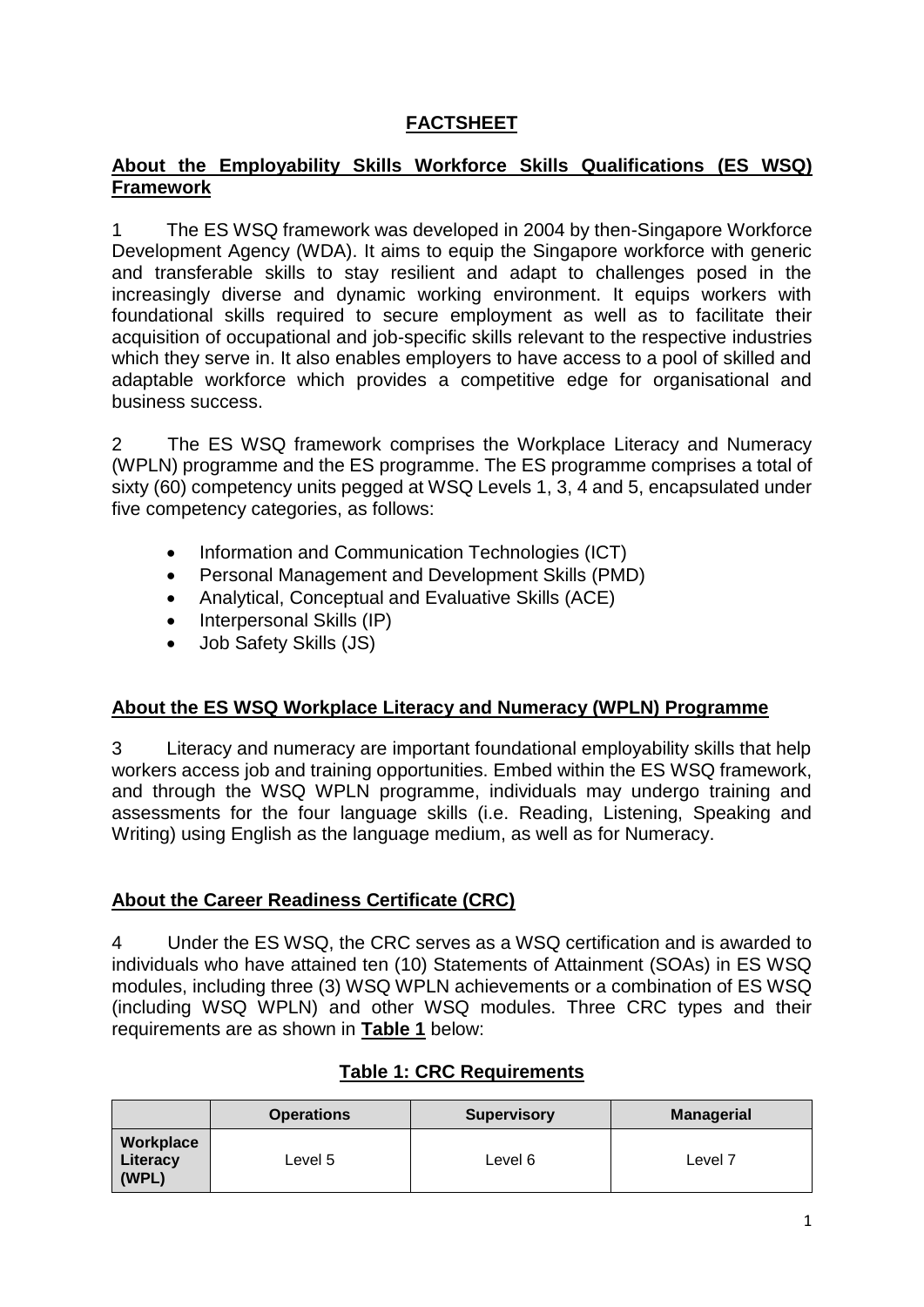| <b>Modules</b>                                          |                                                                                            | (Any two of the four WPL<br>SOAs)                                                         | (Any two of the four WPL<br>SOAs)                                                           |                                                                                  | (Any two of the four WPL<br>SOAs)                                           |                                                                        |
|---------------------------------------------------------|--------------------------------------------------------------------------------------------|-------------------------------------------------------------------------------------------|---------------------------------------------------------------------------------------------|----------------------------------------------------------------------------------|-----------------------------------------------------------------------------|------------------------------------------------------------------------|
| Workplace<br><b>Numeracy</b><br>(WPN)<br><b>Modules</b> |                                                                                            | Level 5                                                                                   | Level 6                                                                                     |                                                                                  | Level 7                                                                     |                                                                        |
| Workplace<br><b>Skills</b><br>(WPS)<br><b>Modules</b>   | A<br>minimum<br>of five<br>Workplace<br><b>Skills</b><br>modules at<br>Operations<br>Level | A<br>maximum<br>of ONE out<br>of the seven<br><b>WSQ</b><br>modules<br>can be<br>taken at | A<br>minimum<br>of five<br>Workplace<br><b>Skills</b><br>modules at<br>Supervisory<br>Level | A<br>maximum<br>of ONE out<br>of the<br>seven<br><b>WSQ</b><br>modules<br>can be | A<br>minimum<br>of five<br><b>EDGE</b><br>modules at<br>Managerial<br>Level | A<br>maximum<br>of ONE out<br>of the<br>seven WSQ<br>modules<br>can be |
| Any WSQ<br><b>Modules</b>                               | A<br>maximum<br>of two<br>modules at<br>Operations<br>Level                                | Supervisory<br>OR.<br>Managerial<br>Level                                                 | A<br>maximum<br>of two<br>modules at<br>Supervisory<br>level                                | taken at<br>Operations<br>or<br>Managerial<br>Level                              | A<br>maximum<br>of two<br>modules at<br>Managerial<br>level                 | taken at<br>Supervisory<br>Level                                       |

### **Changes to WSQ WPLN and Discontinuation of CRC**

5 With effect from **2 Jan 2020**, SkillsFuture Singapore (SSG) has appointed British Council (Singapore) Limited (BCL) to administer the new WPLN assessments. The WPLN achievements attained by trainees from 2 Jan 2020 onwards will be non-WSQ. This information was previously communicated to WPLN stakeholders, including ES WSQ Approved Training Organisations (ATOs) offering WPLN programme, via a briefing session conducted on 16 Oct 2019.

6 Arising from the transition of WPLN assessments from WSQ to non-WSQ and as part of the regular review of WSQ programmes, SSG will discontinue the CRC under ES WSQ framework with effect from **1 Jan 2021**. Meanwhile, WSQ trainees who fulfil all requirements for the CRC **before 1 Jan 2021**, regardless of whether they hold the WSQ or new non-WSQ WPLN achievements, will be awarded the CRC. ATOs are requested to assist them in their submissions to request for issuance of the CRC by SSG. The revised CRC construct and the requirements are as shown in **Table 2** below:

|                                                         | <b>Operations</b>                                            | <b>Supervisory</b>                                           | <b>Managerial</b>                                            |  |
|---------------------------------------------------------|--------------------------------------------------------------|--------------------------------------------------------------|--------------------------------------------------------------|--|
| Workplace<br>Literacy<br>(WPL)<br><b>Modules</b>        | Level 5 (WSQ/non-WSQ)<br>(Any two of the four WPL<br>skills) | Level 6 (WSQ/non-WSQ)<br>(Any two of the four WPL<br>skills) | Level 7 (WSQ/non-WSQ)<br>(Any two of the four WPL<br>skills) |  |
| Workplace<br><b>Numeracy</b><br>(WPN)<br><b>Modules</b> | Level 5 (WSQ/non-WSQ)                                        | Level 6 (WSQ/non-WSQ)                                        | Level 7 (WSQ/non-WSQ)                                        |  |

### **Table 2: Revised CRC Construct and Requirements**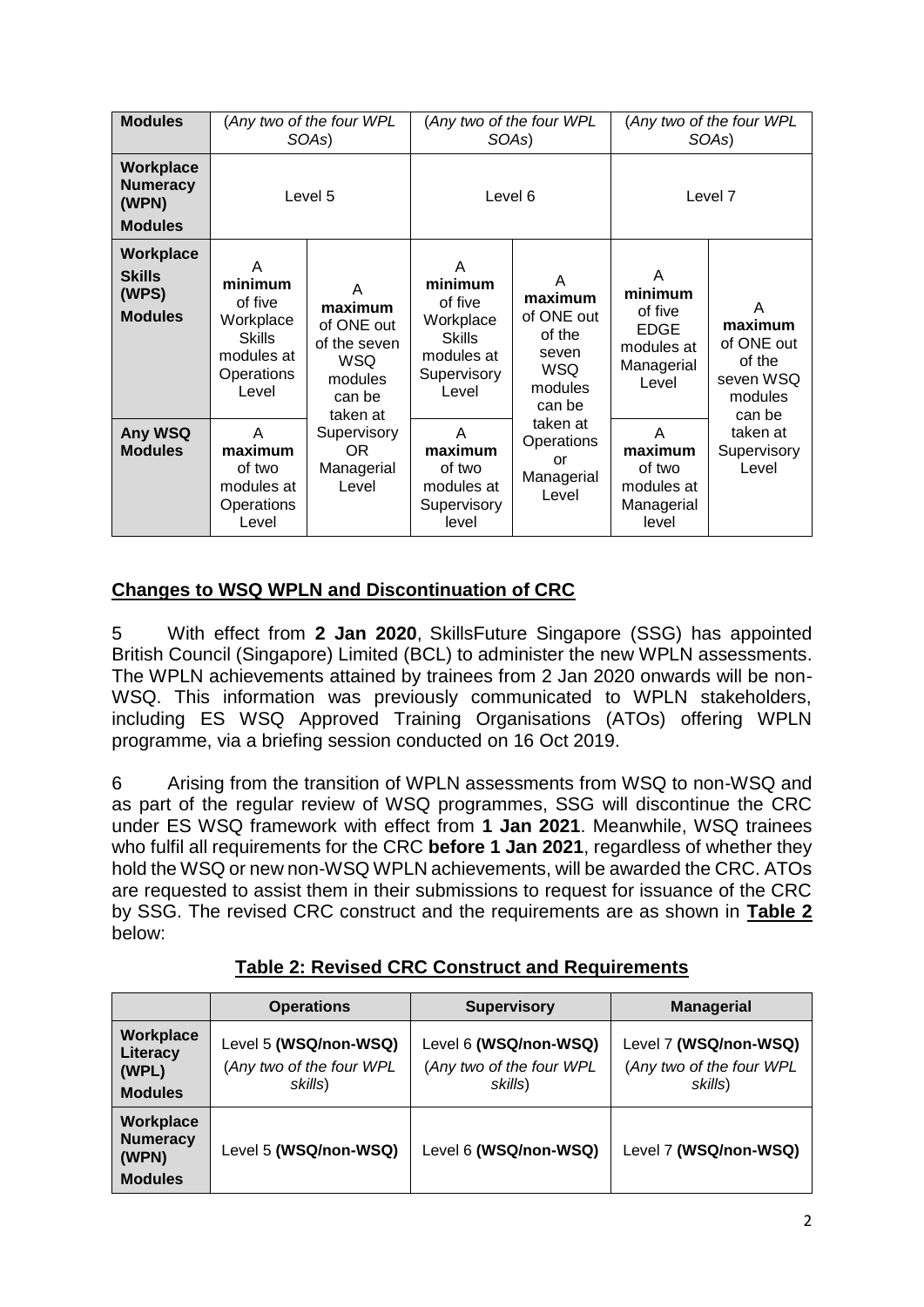| Workplace<br><b>Skills</b><br>(WPS)<br><b>Modules</b> | A<br>minimum<br>of five<br>Workplace<br><b>Skills</b><br>modules at<br>Operations<br>Level | A<br>maximum<br>of ONE out<br>of the seven<br>WSQ<br>modules<br>can be<br>taken at | A<br>minimum<br>of five<br>Workplace<br><b>Skills</b><br>modules at<br>Supervisory<br>Level | A<br>maximum<br>of ONE out<br>of the<br>seven<br><b>WSQ</b><br>modules<br>can be | A<br>minimum<br>of five<br><b>EDGE</b><br>modules at<br>Managerial<br>Level | A<br>maximum<br>of ONE out<br>of the<br>seven WSQ<br>modules<br>can be |
|-------------------------------------------------------|--------------------------------------------------------------------------------------------|------------------------------------------------------------------------------------|---------------------------------------------------------------------------------------------|----------------------------------------------------------------------------------|-----------------------------------------------------------------------------|------------------------------------------------------------------------|
| Any WSQ<br><b>Modules</b>                             | A<br>maximum<br>of two<br>modules at<br>Operations<br>Level                                | Supervisory<br>OR.<br>Managerial<br>Level                                          | A<br>maximum<br>of two<br>modules at<br>Supervisory<br>level                                | taken at<br>Operations<br>or<br>Managerial<br>Level                              | A<br>maximum<br>of two<br>modules at<br>Managerial<br>level                 | taken at<br>Supervisory<br>Level                                       |

7 From **1 Jan 2021** onwards, SSG also will discontinue the issuance of CRC. This is in response to the declining demand for CRC over the years, the changing profiles of our local workforce, the availability of alternative employability skills-related training options and the shift in the delivery model for the WPLN assessments. WSQ trainees must fulfil all requirements of the CRC **on/before 31 Dec 2020** to be awarded the CRC.

8 Between **2 Jan and 31 Dec 2020**, WSQ trainees who fulfil the CRC requirements will receive one of the two versions of the CRC. This depends on whether they possess WSQ WPLN or new non-WSQ WPLN achievements. The first version comprises the existing CRC and WSQ transcript showing the WSQ WPLN achievements. The second version comprises the existing CRC and the WSQ transcript along with a supplementary transcript showing the new non-WSQ WPLN achievements attained (refer to **Annex A** for illustration).

9 **Table 3** below provides an overview on the CRC version which will be issued to WSQ trainees under two scenarios. This depends on whether they hold only WSQ WPLN achievements, or new non-WSQ WPLN achievements.

| S/N            | <b>Scenario</b>                                                                                                                                                                                                                                                                                                                     | <b>CRC Version to Issue</b>                                                                           |
|----------------|-------------------------------------------------------------------------------------------------------------------------------------------------------------------------------------------------------------------------------------------------------------------------------------------------------------------------------------|-------------------------------------------------------------------------------------------------------|
| 1              | WSQ trainee who has completed<br>and<br>(3)<br>WSQ<br><b>WPLN</b><br>all<br>three<br>attained<br>achievements on/before 13 Dec 2019 and<br>fulfilled the rest of the requirements for the<br>CRC [i.e. attained the remaining seven (7)<br>WSQ SOAs for ES WSQ and other WSQ<br>modules, where applicable on/before 31<br>Dec 2020. | WSQ trainee will receive the following:<br>The CRC<br>$\bullet$<br><b>WSQ</b> transcript<br>$\bullet$ |
| $\overline{2}$ | WSQ trainee who wish to seek the CRC and<br>have not completed and attained the three<br>(3) WSQ WPLN achievements on/before 13<br>Dec 2019. WSQ trainee may register with<br>non-WSQ<br>the<br><b>WPLN</b><br>for<br>BCL<br>new                                                                                                    | WSQ trainee will receive the following:<br>The CRC<br>$\bullet$<br><b>WSQ</b> transcript<br>$\bullet$ |

### **Table 3: Overview of CRC Versions to be Issued under Two Scenarios**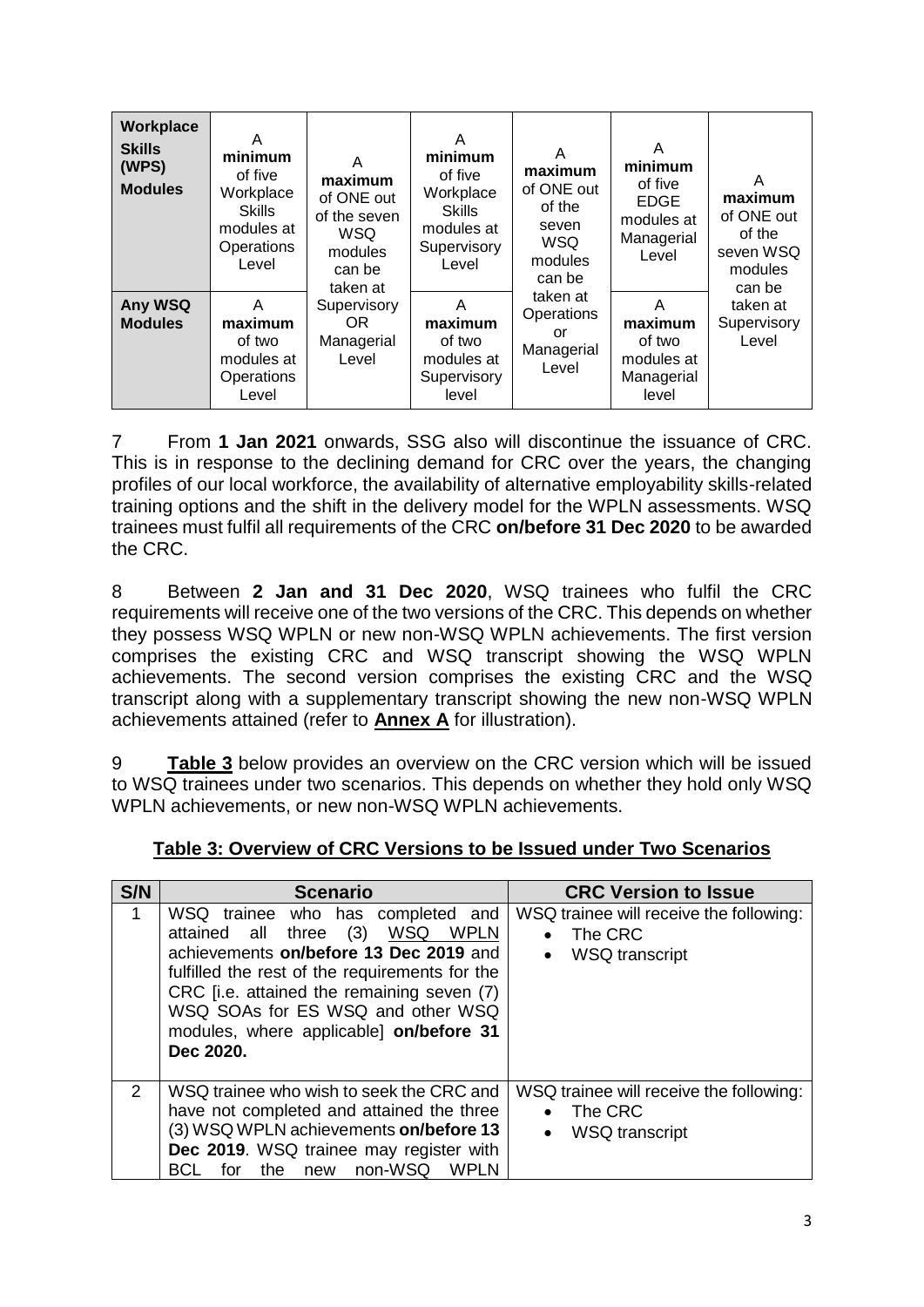10 For WSQ trainees who are unable to complete the requirements of the CRC **on/before 31 Dec 2020** or do not wish to attain the CRC but plan to undergo ES WSQ training and/or the new non-WSQ WPLN assessments, they may continue enrolling in the ES WSQ modular courses and the new non-WSQ WPLN assessments. They will be issued with WSQ SOAs upon successfully completing the ES WSQ training and attaining the achievements. For those who enrol in the new non-WSQ WPLN assessments, they will be issued the Candidate Reports by BCL (refer to **Annex B** for illustration).

### **CRC Application Process**

11 When requesting for the CRC to be issued, WSQ trainees holding the new non-WSQ WPLN achievements are required to present scanned/hard copies of Candidate Reports issued by BCL as well as the other WSQ SOAs making up the CRC. The WSQ ATOs will verify them to ensure that the WSQ trainees have fulfilled the requirements. ATOs can print the CRC, WSQ transcript and supplementary transcript for WSQ trainees while WSQ trainees can also download their CRC and WSQ transcripts by logging in to MySF.

12 There will be no changes to the CRC application process for WSQ trainees who have attained the required ten (10) WSQ SOAs, with WSQ WPLN achievements attained **on/before 13 Dec 2019**.

13 WSQ trainees who have met the requirements of the CRC before 1 Jan 2021 may request for the issuance of the CRC **by 31 Mar 2021**.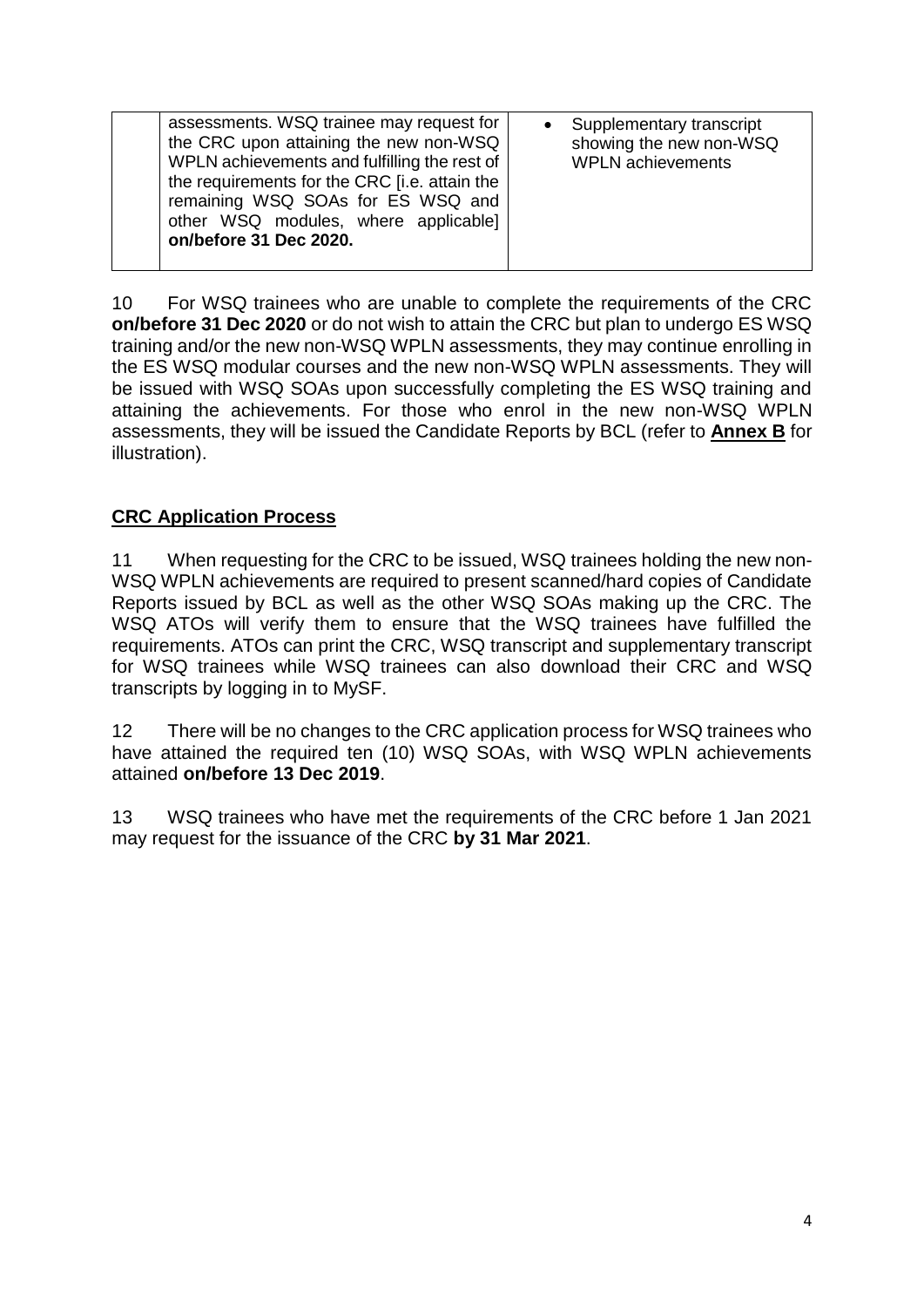# **Annex A: Sample Supplementary Transcript for New Non-WSQ WPLN Achievements**

| SKILLS <i>future</i> SG                                                                                                                                                                                                                                                                                                                                                                                                |                |                                  |                                                                |
|------------------------------------------------------------------------------------------------------------------------------------------------------------------------------------------------------------------------------------------------------------------------------------------------------------------------------------------------------------------------------------------------------------------------|----------------|----------------------------------|----------------------------------------------------------------|
| <b>SUPPLEMENTARY TRANSCRIPT</b><br>Name:<br>ID No.:<br><b>Qualification:</b><br><b>CAREER READINESS CERTIFICATE IN OPERATIONS LEVEL</b><br>REMARKS: ACHIEVED THE FOLLOWING WORKPLACE LITERACY/ WORKPLACE NUMERACY RESULTS WITH BRITISH<br>COUNCIL (SINGAPORE) LIMITED FOR THE EMPLOYABILITY SKILLS WORKFORCE SKILLS QUALIFICATIONS (WSQ)<br><b>CAREER READINESS CERTIFICATE (OPERATIONS LEVEL) ON 13 DECEMBER 2020</b> |                |                                  | <official transcript<br=""><math>No. &gt; -1</math></official> |
| <b>Competency Unit</b>                                                                                                                                                                                                                                                                                                                                                                                                 | <b>Results</b> | <b>Assessment</b><br><b>Date</b> | <b>Issuing Institute</b>                                       |
| Workplace Literacy (Speaking) - Level 5                                                                                                                                                                                                                                                                                                                                                                                | Competent      | 18 Jul 2020                      | <b>BRITISH COUNCIL</b>                                         |
| Workplace Literacy (Reading) - Level 5                                                                                                                                                                                                                                                                                                                                                                                 | Competent      | 09 Aug 2020                      | <b>BRITISH COUNCIL</b>                                         |
| Workplace Numeracy - Level 5                                                                                                                                                                                                                                                                                                                                                                                           | Competent      | 13 Dec 2020                      | <b>BRITISH COUNCIL</b>                                         |
| The assessment of the abovementioned learner is accredited by the SkillsFuture Singapore Agency in partnership with the British<br>Council (Singapore) Limited.                                                                                                                                                                                                                                                        |                |                                  |                                                                |
| Please refer to the Workforce Skills Qualifications (WSQ) Official Transcript for WSQ achievements attained for the CRC.                                                                                                                                                                                                                                                                                               |                |                                  |                                                                |
|                                                                                                                                                                                                                                                                                                                                                                                                                        |                |                                  |                                                                |